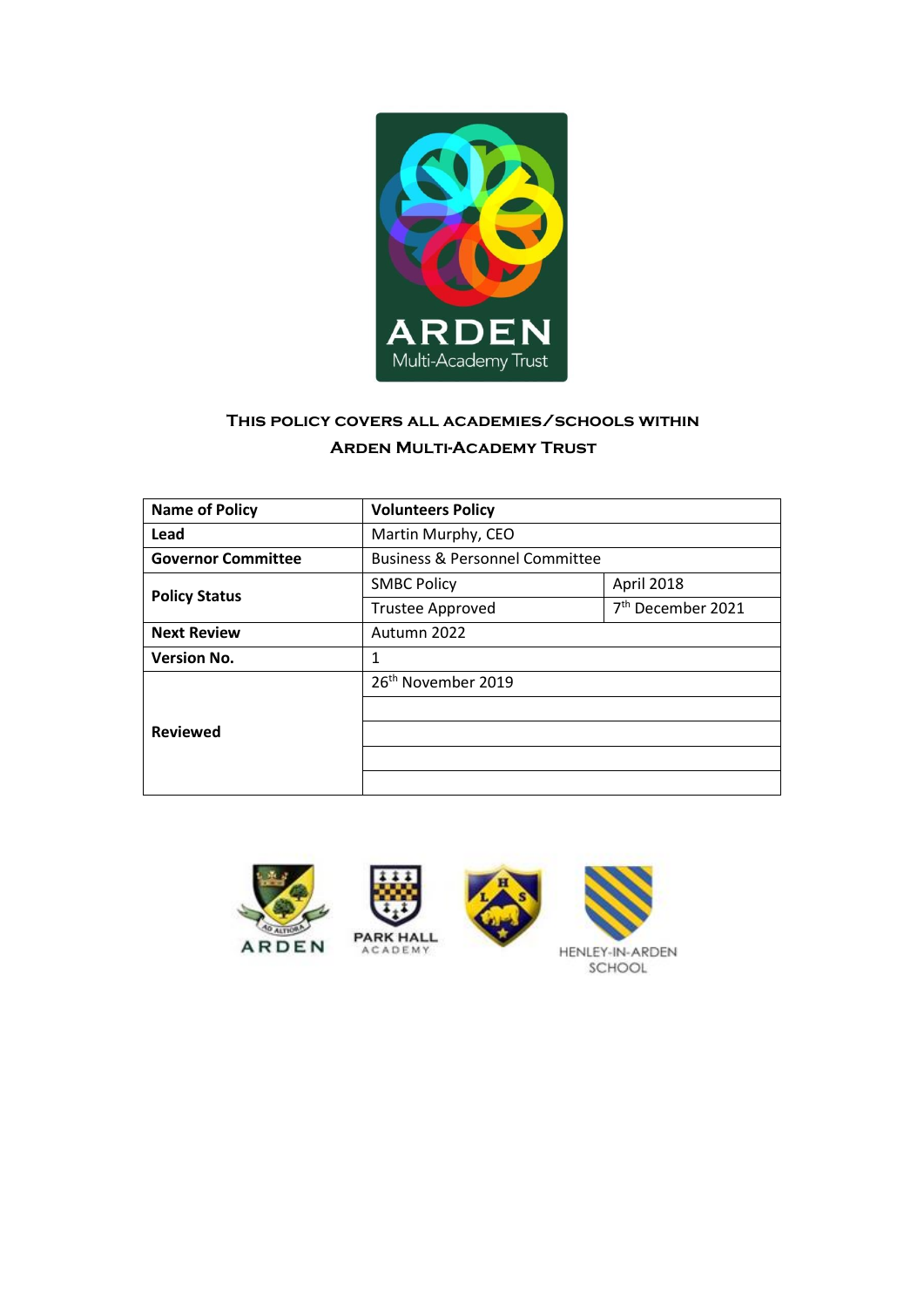- **1.1 Policy statement 1.2 Definition of a volunteer 1.3 Purpose 1.4 Principles 1.5 Safeguarding Section Two – Responsibilities Contract Contract Contract Contract Contract Contract Contract Contract Contract Contract Contract Contract Contract Contract Contract Contract Contract Contract Contract Contract Contract 2.1 Associate Headteacher/line manager 2.2 Volunteers Section Three – Arrangements Page 5 3.1 Recruiting volunteers**  Advertising the vacancy Applications Selection procedure Equal selection References Disclosure and Barring Service DBS checks Maintaining records of volunteers The Childcare (Disqualification) Regulations 2009 checks Induction Support **Training** Hours of work **3.2 Confidentiality 3.3 Health and safety statement**  Risk assessments
	- Reporting of accident and incidents First aid
- **3.4 Insurance**
- **3.5 Mileage and expenses**
- **3.6 Disputes**
- **3.7 Cessation of volunteer agreement**

# **Section Four – Appendices Example 20 and 20 and 20 and 20 and 20 and 20 and 20 and 20 and 20 and 20 and 20 and 20 and 20 and 20 and 20 and 20 and 20 and 20 and 20 and 20 and 20 and 20 and 20 and 20 and 20 and 20 and 20**

- Appendix 1 Example Induction Checklist
- Appendix 2 Example Volunteer Agreement
- Appendix 3 Example Volunteer Expression of Interest Form
- Appendix 4 Example Volunteer Job Description
- Appendix 5 Off-site Visits Volunteer Agreement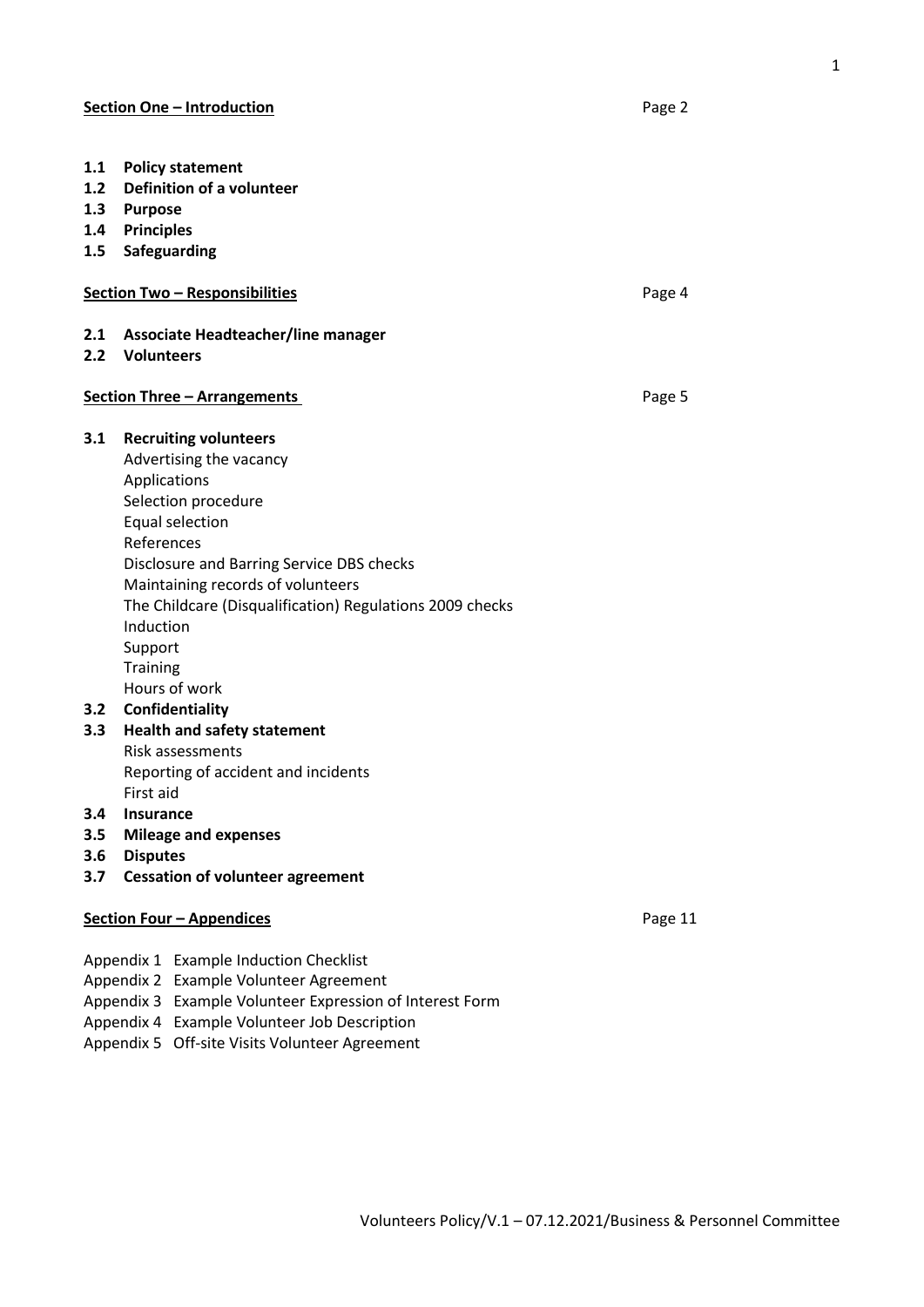#### **Section One – Introduction**

#### **1.1 Policy statement**

The Trust welcomes the involvement of volunteers and the benefits which volunteers can bring to schools and the links they form with the school and the community. Volunteers can bring benefits to schools by the sharing of knowledge, skills and experience that can enhance the learning opportunities of pupils and volunteers. Volunteers can benefit themselves from volunteering in schools by gaining contacts and work experience and can find the work very rewarding.

The Trust recognises the importance of ensuring volunteers are involved in appropriate activities with suitable checks and safeguarding measures put in place. Volunteers may not have had work experience in the recent past and voluntary activity could lead to a reference being provided.

## **1.2 Definition of a volunteer**

A volunteer is not an employee and therefore will not have a contract of employment with the Trust or the school/academy.

A volunteer is someone who performs tasks at the request of, or in partnership with the Trust and the school/academy both willingly and without pay or any other form of compensation.

- The volunteer role is a gift relationship, binding only in honour, trust and mutual understanding.
- No enforceable obligation, contractual or otherwise, can be imposed on volunteers to attend, give or be set to a minimum amount of time or carry out the tasks provided. Likewise, the Trust or the school/academy cannot be compelled to provide regular work, expenses or other benefit for any activity undertaken.

Volunteers may work in a variety of areas. This Volunteer Policy must be read in conjunction with any guidance or handbooks produced for volunteers in the designated school/academy.

There are three main types of volunteer roles:

**1. Individual Volunteers** – e.g. work placements offering skills/experience to complete specific tasks or projects, parent/grandparent/community helpers and PTA members.

#### **2. Volunteer groups that work with a member of staff –** such as groups or teams

from local businesses, colleges or universities that work with the school/academy.

Typical volunteering activities within schools/academies may include:

- Hearing children read
- Working with small groups of children
- Working alongside individual children
- Undertaking art and craft activities with small groups of children
- Working with children on computers
- Preparing resources for a future lesson
- Accompanying school visits or trips
- Escorting children on local walks
- Helping at school events, discos and fayres
- Running or assisting with an after-school club
- Being a member of the PTA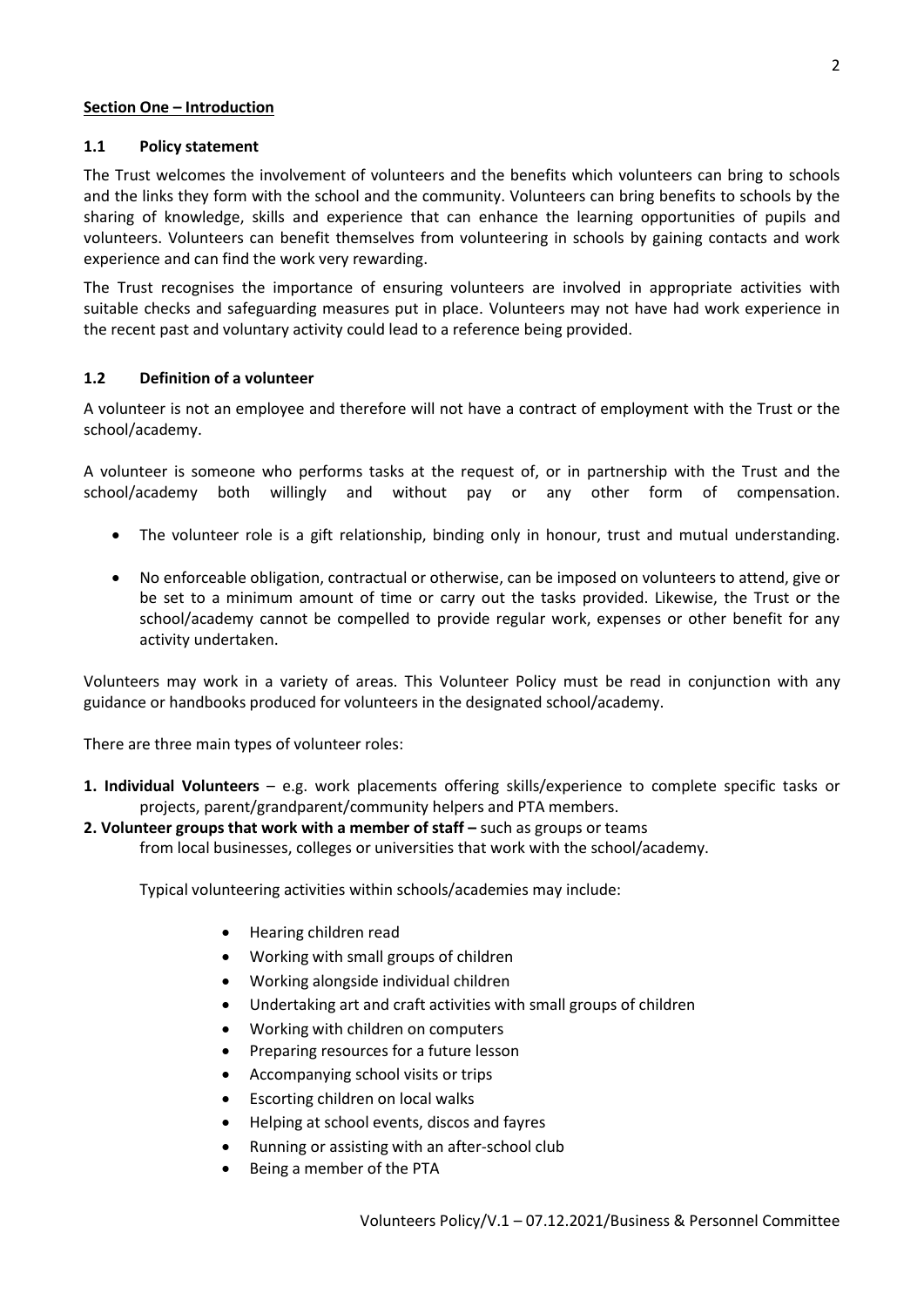## **1.3 Purpose**

The purpose of this policy is:

- To acknowledge the value of the contribution made by volunteers
- To establish clear values for the involvement of volunteers
- To clarify the role of volunteers and the relationship between volunteers and paid employees
- To confirm the Trust and school/academy's commitment to involving volunteers in its work
- To establish a framework for the recruitment and support of volunteers

#### **1.4 Principles**

The principles of this policy are:

- The tasks to be carried out by volunteers will be clearly defined so that both paid employees and volunteers are clear about their respective roles and responsibilities.
- Volunteers will not undertake roles and responsibilities that were formerly or are currently carried out by paid employees. Volunteers will complement existing work activity and will not be used to reduce establishment or to cover vacant posts. Where appropriate role descriptions and requirements will be produced for the volunteering role.
- Agreement to using volunteers must be sought from the Associate Headteacher prior to any recruitment activity.

#### **1.5 Safeguarding**

This policy seeks to ensure that the school/academy undertakes its statutory responsibilities with regards to the protection of children, young people and adults at risk and respond appropriately to any concerns raised.

Volunteers will be responsible for sharing this commitment and for promoting and safeguarding the welfare of any vulnerable groups with whom they come into contact.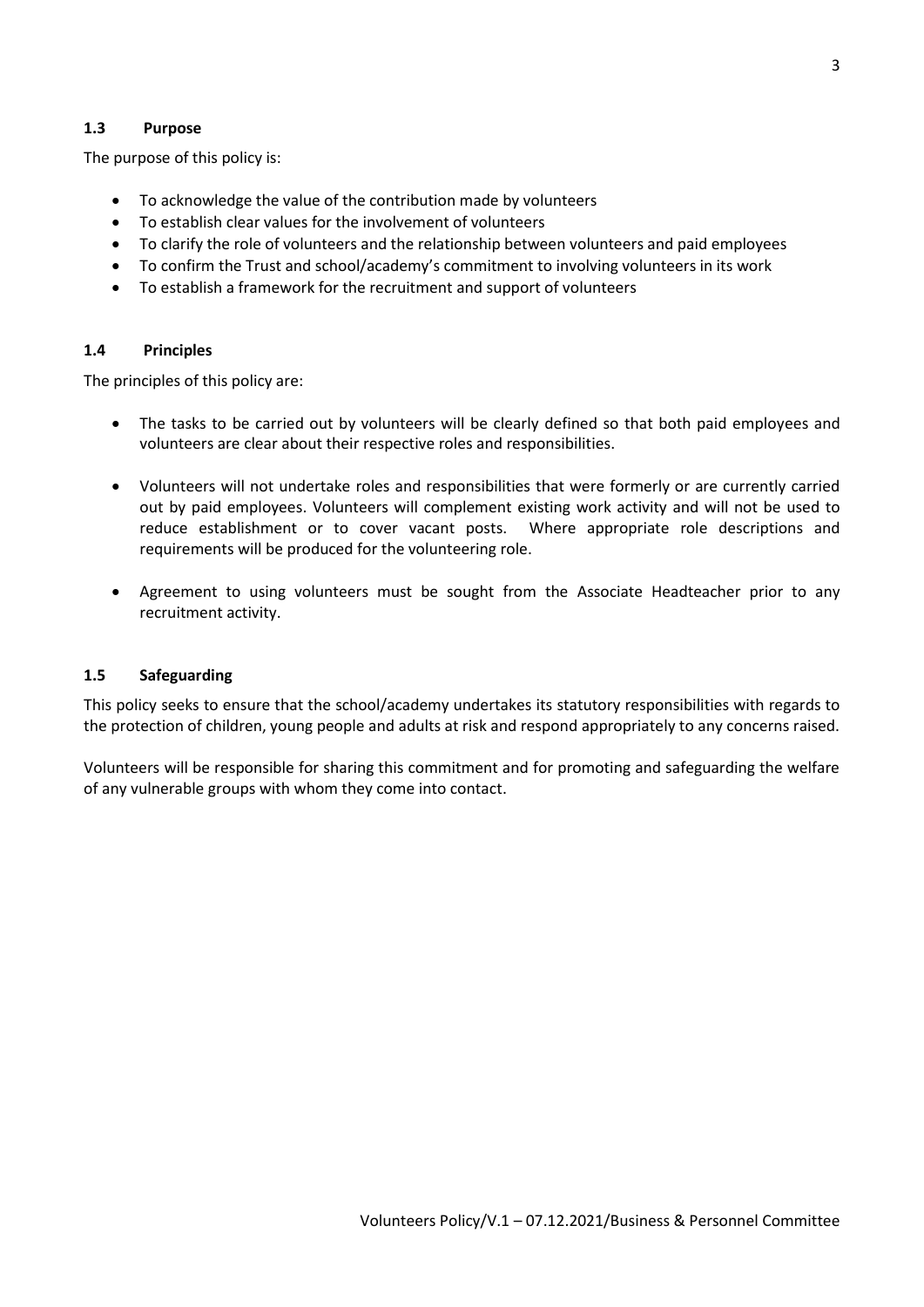#### **Section Two - Responsibilities**

## **2.1 Responsibilities as an Associate Headteacher/line manager**

It is the responsibility of the Associate Headteacher/ line manager to ensure that:

- The volunteer is aware of their roles and responsibilities. Employees are aware of the reasons for the volunteer being recruited and of their roles and responsibilities;
- The volunteer is placed into a suitable role;
- Pre-engagement processes are adhered to; particularly appropriate pre-employment checks (e.g. DBS and/or Barred List Check) on the volunteer and ensuring equality of opportunity for prospective volunteers;
- The volunteer receives an induction appropriate to the role;
- A risk assessment has been completed and that any volunteering is undertaken in a safe working environment;
- Any safety related incident is reported in accordance with health and safety procedures;
- Training, support and information are available during the volunteering placement or activity;
- That volunteers do not suffer any discrimination and that, where appropriate, reasonable adjustments are made to ensure the opportunity is accessible to all.

## **2.2 Responsibilities as the volunteer**:

It is the responsibility of the volunteer to ensure that:

- They fulfil the agreed commitment to the, the school, including the hours required;
- They notify the Associate Headteacher/line manager (or designated contact) giving as much notice as possible if they are unable to volunteer as agreed;
- They understand and abide by relevant policies and procedures of the school;
- They follow health and safety requirements and instructions and not endanger themselves or others during their volunteering, either inadvertently or through negligence;
- They provide original documentation into the school as required as part of the engagement process (e.g. DBS certificate);
- They ensure that the privacy, property and confidentiality of others is respected;
- They are reliable and behave professionally and with respect to the Trust and school/academy staff, other volunteers and service users;
- They report any concerns to their line manager;
- They comply with their obligations under the Managing Allegations against Employees (Children & Young People) Policy.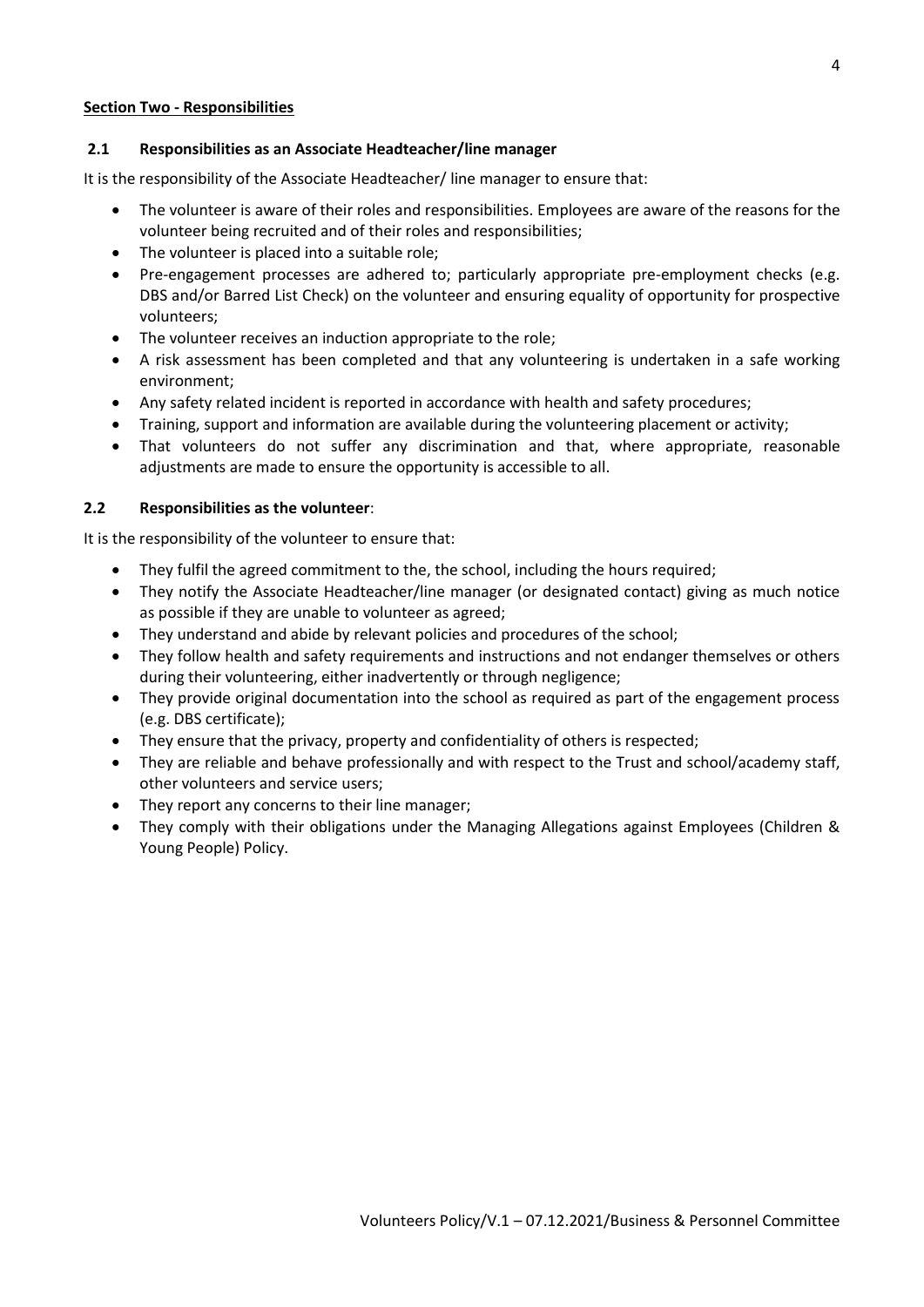Volunteers Policy/V.1 – 07.12.2021/Business & Personnel Committee

#### **Section Three – Arrangements**

#### **3.1 Recruiting volunteers**

When recruiting volunteers, managers should refer to the Trust/school/academy's Recruitment and Selection Policy. It is particularly important that where the volunteering activity involves working with children, young people or adults at risk that any legislation or statutory guidance is adhered to, for example as provided for in the Protection of [Freedoms Act 2012,](https://www.gov.uk/government/publications/protection-of-freedoms-bill) [Keeping Children safe in Education \(2016\)](https://www.gov.uk/government/publications/keeping-children-safe-in-education--2) and the [Care Act 2014.](https://www.gov.uk/government/publications/care-act-2014-part-1-factsheets/care-act-factsheets) In these circumstances the volunteer may require a Disclosure and Barring Service (DBS) check. Please refer to the Trust's Disclosure Policy and Recruitment & Selection Policy.

#### **3.1.1 Advertising the vacancy**

Where a school/academy needs to engage volunteers for longer than just a one-off activity (i.e. helping on a school trip), a role description and person specification should be produced or updated as appropriate. A role description example is provided in Appendix 4. It is important that as far as possible volunteer posts are advertised and/or voluntary groups made aware of the opportunities. Volunteering opportunities can be advertised through the agreed websites:

- [Sustain](http://solihull-sustain.org.uk/)
- [Do-it](https://do-it.org/)
- [Volunteering Matters](https://volunteeringmatters.org.uk/)
- [Young Solihull](http://www.youngsolihull.co.uk/)  Solihull Trust for Voluntary Youth Services (SCVYS)
- [Solihull Trust](http://www.solihull.gov.uk/Resident/jobs/Volunteering) website
- **•** [Solihull Active](http://www.solihullactive.co.uk/)
- [Millennium Volunteers](http://youngcitizens.volunteernow.co.uk/millennium-volunteers)
- [Birmingham University Student Volunteering Centre](http://www.birmingham.ac.uk/alumni/getinvolved/volunteering.aspx)
- [Duke of Edinburgh Award Website](http://www.dofe.org/)
- Parent/school groups
- [Royal Voluntary Service](http://www.royalvoluntaryservice.org.uk/)

Potential volunteers may also contact the school looking for volunteering opportunities.

## **3.1.2 Applications**

Potential volunteers should be given a copy of the role description and asked to complete an application form. This can be prior to an informal meeting with the Associate Headteacher/school volunteer coordinator or during the meeting. Appendix 3 provides an example of an application/expression of interest form.

Wherever possible, an assessment of the applicant's suitability for the role must be made prior to any offer of volunteering work being agreed. This can be informal and the nature of the selection method will vary depending on: the type of volunteering; length of the project; access to resources/assets; level of contact with the pupils, parents and staff. The assessment may be conducted face-toace or by telephone. If it is a face-to-face meeting it should be arranged at a mutually convenient time, preferably onsite so that the volunteer can see the work environment. The meeting should allow the prospective volunteer to explain why they wish to volunteer and the skills and experience they bring. As far as possible the meeting should include exploration of:

- The nature and understanding of voluntary work;
- The desires of the volunteer:
- The skills/experience the volunteer possesses;
- The availability of the volunteer;
- The types and nature of the roles available: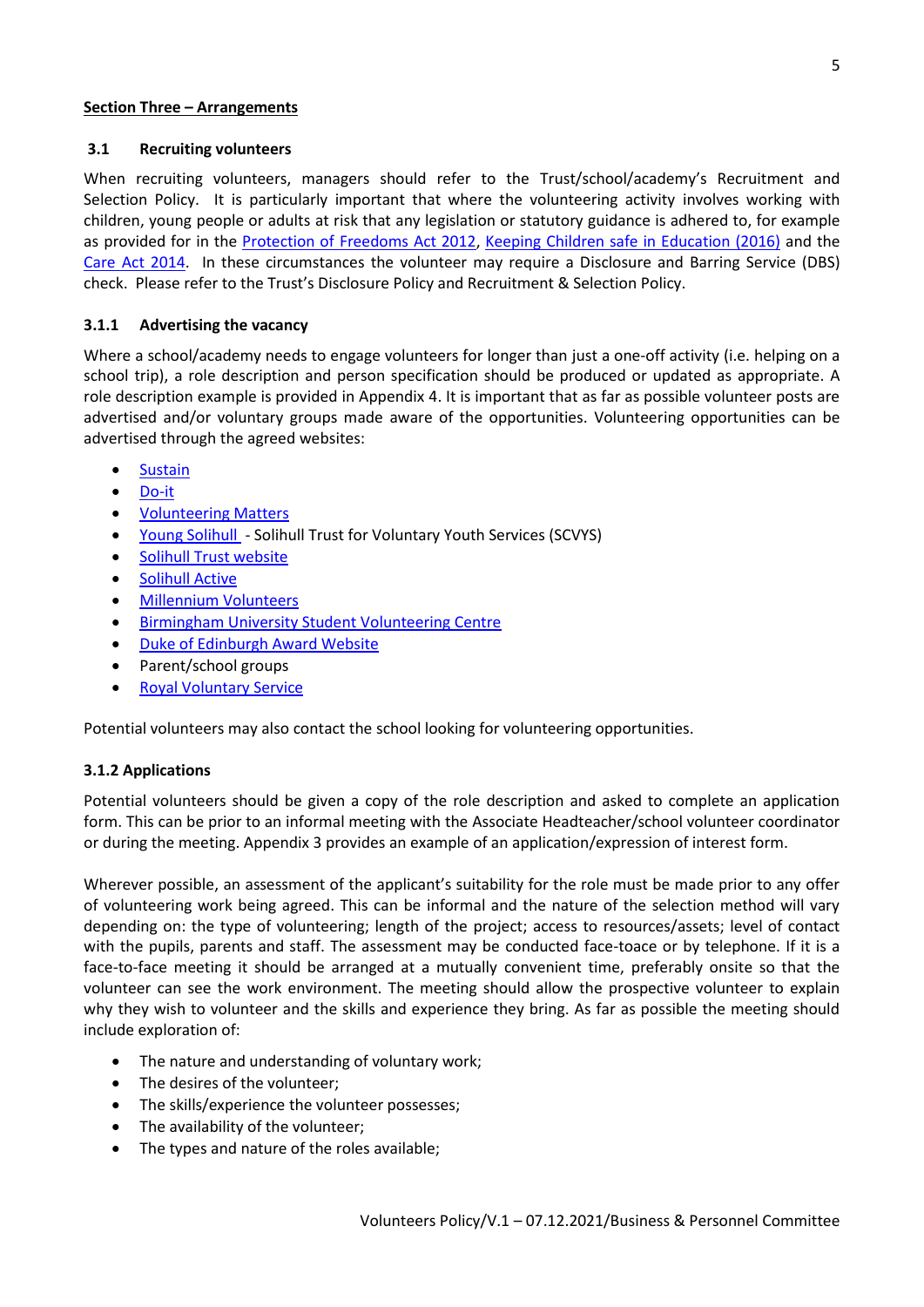- The School's Code of Conduct, Whistleblowing, Health & Safety, Mobile Phone, Social Media, Managing Allegations, Behaviour Management Policy and other relevant policies;
- The necessary safeguarding procedures such as the requirement for references, DBS check and childcare disqualification checks (where appropriate).

## **3.1.3 Selection procedure**

Depending on the volunteering role, a record of the meeting should be kept. If the volunteer applicant is not successful the reasons should be clearly noted and they should be notified of the reasons. At this stage if an Enhanced DBS check is required the volunteer will be advised. Any recruitment and selection records should be retained in accordance with the relevant retention schedule.

# **3.1.4 Equal selection**

The Equality Act 2010 protects volunteers from discrimination. The Trust is an equal opportunities and disability confident employer and it will ensure that the school selects the most suitable person for the volunteering role based on merit; regardless of age, sex, race, disability, sexual orientation, gender reassignment, pregnancy, maternity, religion or belief. The school is committed to treating volunteers fairly and without unfair discrimination.

# **3.1.5 References**

References will not be required for all volunteers, particularly where the volunteer is working on a one-off or short term basis. However when it is expected that the volunteer will be working on a regular basis, two satisfactory references should be obtained. The reference template in the Recruitment and Selection Policy may be used for this purpose.

For volunteers working with children, young people or adults at risk, it will be **essential** that two satisfactory references are obtained prior to the volunteering activity commencing In these circumstances the standard reference form should be used (for posts requiring a [DBS check\)](https://extranet.solgrid.org.uk/management/staffing/smbcschoolshr/SitePages/DBS.aspx). Open references must not be accepted. If necessary, verbal references can be accepted providing that they are followed up in writing.

## **3.1.6 Disclosure and Barring Service (DBS) checks**

There are different requirements for volunteers depending on whether they are supervised or unsupervised. An enhanced DBS check with barred list information will be needed for unsupervised volunteers who teach or look after pupils regularly, or provide personal care on a one-off basis. These volunteers are considered to be in 'regulated activity'. Barred list checks (previously known as 'List 99' checks) can only be carried out on individuals in regulated activity. In schools, work counts as 'regulated activity' if done regularly, defined as:

- Frequently, i.e. once a week or more often; or
- On 4 or more days in a 30 day period.

An exception to this is personal care, e.g. helping a child to eat, drink, go to the toilet or get dressed, which is regulated activity even if it only takes place once.

Supervised volunteers who regularly teach or look after children are not in regulated activity, but have the opportunity to come into contact with children on a regular basis, and so will require an enhanced DBS check **without** a barred list check.

For example, a parent who comes into school once a week to help pupils read would need an enhanced DBS check with barred list information if unsupervised, and could have an enhanced DBS check without barred list information if supervised.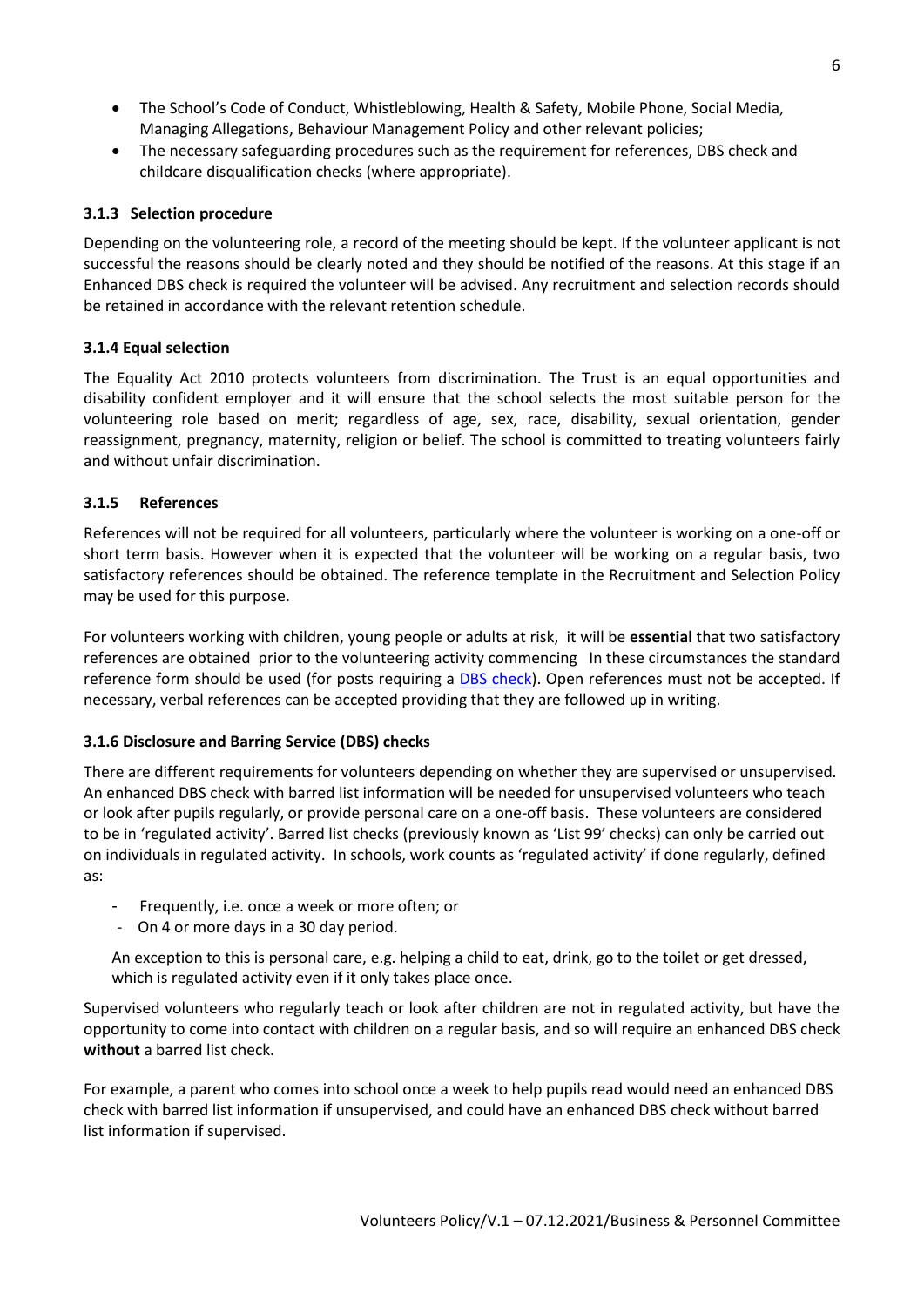For volunteers who are not engaging in regulated activity, the school should undertake a risk assessment and use their judgement to decide whether or not to seek an enhanced DBS check, considering:

- The nature of the volunteer's work with children
- What the school knows about the volunteer
- Whether the volunteer has referees who can advise on his/her suitability
- Whether the role is eligible for an enhanced DBS check

The Associate Headteacher should use their judgement on the level of supervision required for the volunteer ensuring it is adequate and be satisfied that no incident could take place without another adult (who has been DBS checked) observing it.

**It is unlawful to apply a 'blanket approach' to checks, i.e. undertake checks across the board without assessing each individual case as to what check is appropriate for the role.** 

**For more detailed information on regulated activity please read '[Keeping Children Safe in Education](https://www.gov.uk/government/publications/keeping-children-safe-in-education--2)' [document.](https://www.gov.uk/government/publications/keeping-children-safe-in-education--2) Please also refer to the Disclosures Policy on DBS checks or contact your HR advisor if you are unsure which check to make.** 

When preferred candidates have been identified, their DBS disclosures should be processed using the relevant system. The DBS send the certificate to the potential volunteer. The school will receive an email stating whether the check is clear or not.

If the check is clear, the volunteer can start and bring in the original disclosure certificate. If the check has some content, the potential volunteer should be asked to bring in the original certificate as soon as possible to the Associate Headteacher and discuss the content. The Associate Headteacher will make a decision on the volunteer's suitability to the post using a '**Positive DBS Disclosure Risk Assessment Form'** and by contacting the HR advisor for advice. The volunteer must not start until the disclosure form is complete and a copy sent to Human Resources.

The exceptions to this are:

- Work experience students or university placements who apply via their educational establishment, as it is expected that all necessary safeguarding checks have been carried out by the educational establishment before arriving at the school. The student will be expected to adhere to the school's confidentiality policy.
- One-off volunteers i.e. assisting with a school walk, helping on a stall at a fund raising event or a school visit will not usually require a DBS check but the volunteer will remain under the continuous supervision of a member of staff undertaking a regulated activity, usually the class teacher. Care should be taken to ensure these volunteers do not have sole responsibility for a group of children or provide any form of intimate care.

If a DBS check is required this should be noted on the role description. The minimum age for a DBS check is 16 years old.

## **3.1.7 School governors/trustees**

Governors are required to undergo an enhanced DBS check. Governors do not need a barred list check unless they engage in regulated activity in addition to their governance duties as detailed in section 3.1.6.

## **3.1.8 PTA members and parents helping at school events**

PTA members do not need DBS checks as a matter of course. Whether a check is needed, and what level of check, will depend on the specific activities an individual is engaged in.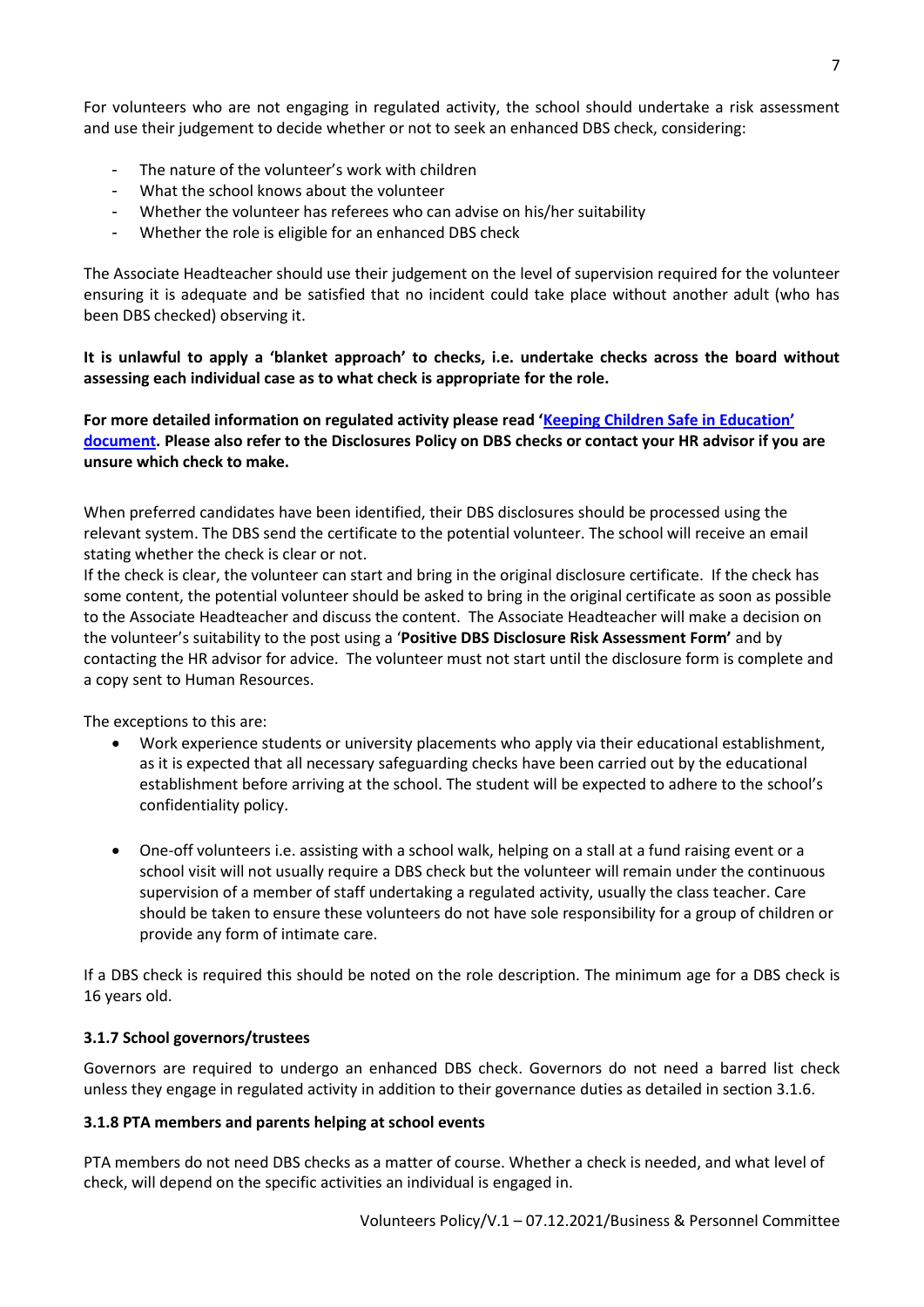Schools should use the general guidance on volunteers (outlined in section 3.1.6) to determine whether a parent volunteer should have an enhanced DBS check with or without barred list information.

A parent who comes to help at one or two school events a year, however, would not need a DBS check, as the activity is not 'regular' and the presence of school staff at the event would mean it counts as 'supervised'.

The school may consider it necessary to carry out an enhanced DBS check on a PTA member who undertakes supervised work in school that brings them into contact with pupils on a regular basis

#### **3.1.9 Maintaining records of volunteers**

A designated person in the school should maintain records of volunteers. Details of the volunteers should be recorded by the school and if the volunteer is in regular contact with children, they should also be entered onto the single central record with details of the checks undertaken, for inspection by Ofsted.

#### **3.1.10 Induction**

All volunteers should receive an induction when starting their volunteering role. This induction will be appropriate to the volunteering role. Appendix 1 provides a sample Induction checklist.

#### **3.1.11 Support**

Support will be made available to the volunteer. Depending on the nature of the volunteering role this may include allowing the volunteer to explore their personal development and training needs, set individual objectives and review and evaluate their individual performance. Support sessions can take place in a group setting if that is appropriate.

Volunteers should also be invited to attend any staff activities whether socially or work related, as appropriate, so that they feel part of the team and that their contributions are valued.

#### **3.1.12 Training**

The Trust is committed to providing appropriate ongoing training which develops the individual and enhances their skills. Volunteers will be actively encouraged and supported to take up training and opportunities relevant to their role.

#### **3.1.13 Hours of Work**

The number of hours and working pattern should be agreed on appointment and stated in the Volunteer Agreement as appropriate.

#### **3.2 Confidentiality**

There may be occasions where volunteers will have access to confidential information about the school, its employees, pupils and parents/carers. Volunteers must be made aware of their responsibilities and the consequences of disclosure. Any concerns that volunteers have about the pupils they work with/come into contact with, should be voiced with the designated supervisor and NOT with the parents/carers of the child.

Volunteers will be asked to sign a disclosure as part of their Volunteers Agreement or depending on the service area, may be required to sign a separate Confidentiality Agreement. Volunteers who are concerned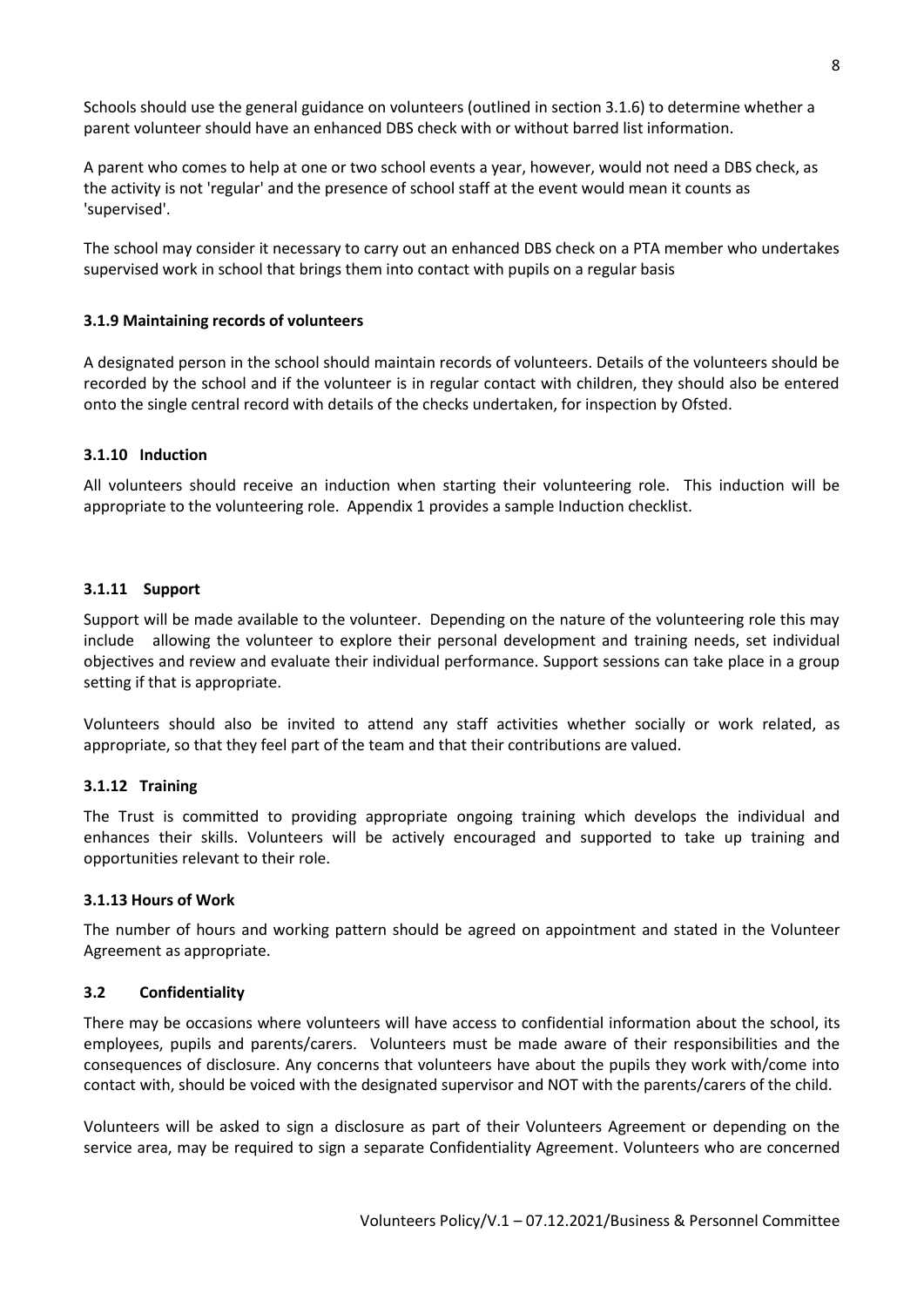about anything another adult in the school does or says should raise the matter with the Associate Headteacher or the Designated Safeguarding Lead.

# **3.3 Health and safety**

The school has a responsibility for the health and safety of volunteers. The level of responsibility depends on the level of control that the manager/volunteer co-ordinator have during the various activities. It is expected that all school staff and volunteers will ensure they provide a duty of care to themselves and others at all times whilst carrying out activities. The school will ensure that all volunteers are made aware of their responsibilities under this and any other school Health and Safety Policy. Volunteers should not act outside of their authorised area of work. Volunteers should report all accidents in accordance with school policy and procedures and/or the relevant Volunteers Handbook/guidance. The volunteer should be made aware of emergency procedures (e.g. fire alarm procedures) and about other safety aspects associated with particular tasks or visits.

# **3.3.1 Risk assessments**

A risk assessment will need to be produced prior to the volunteer's first day. On their arrival, they will need to be made aware of such risk assessment and taken through in order for them to understand. Existing risks should be reviewed or new risk assessments created to ensure that they cover the volunteer.

Risk assessments created for school trips using th[e Educational Visits Policy](https://extranet.solgrid.org.uk/management/hsr/EducationalVisits/EVC%20Policy%20SMBC%202016%20-%20revised%201%204.docx) should be shared with volunteers helping on that trip before the event.

# **3.3.2 Providing protective equipment and use of tools and equipment**

Where protective equipment and/or other tools/equipment is provided by the school/academy/Trust to undertake the volunteering task or activity; volunteers must be given instruction in its proper and correct use by a member of staff. Failure to do so may compromise the school/Trust's insurance liability.

If a volunteer chooses to use their own tools or equipment, then they must be advised that they do so at their own risk and the Trust will not be held liable for any loss, injury or damage incurred.

## **3.3.3 Reporting of accidents and incidents**

Where a volunteer is involved in an accident or incident in the course of completing their voluntary work, standard school procedures will apply. The Associate Headteacher should liaise with the volunteer, and an accident form should be completed.

## **3.3.4 First aid**

Volunteers will need to be made aware of first aid arrangements as part of the Induction process.

The volunteer should be informed if any child in their group has medication/needs/allergies. If medication needs to be administered, this will be undertaken by a trained member of staff.

## **3.4 Insurance**

It is the duty of the school to ensure that all volunteers using their car for Trust activities are covered for business use on their motor vehicle insurance policy. The policy must indemnify the Trust/school/academy against third party liability.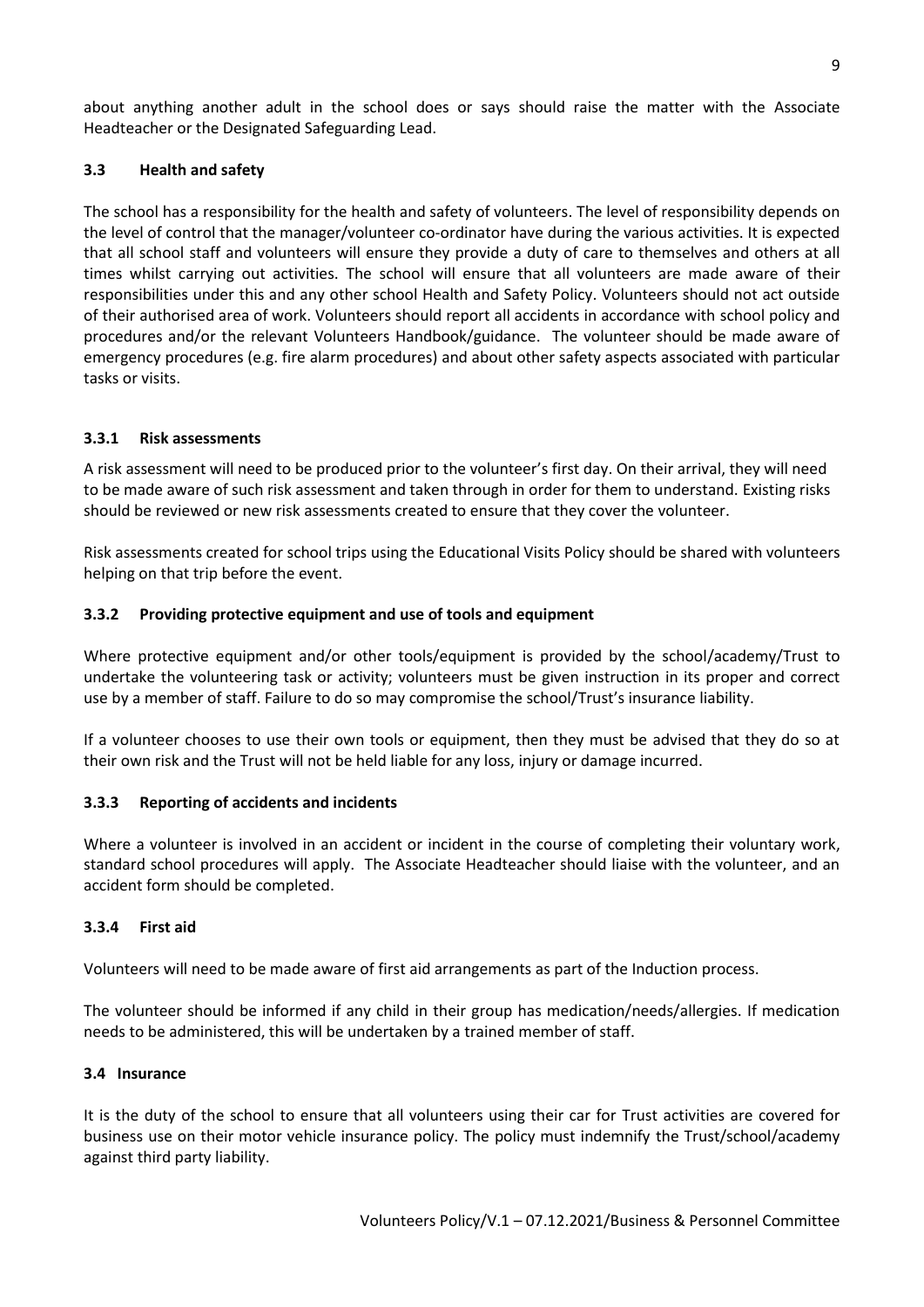Loss, injury or damage incurred during the course of volunteer duties will only be covered by the Trust/school/academy's employee and public liability insurance in circumstance where an appropriate volunteer agreement is in place.

The insurance will not cover unauthorised actions or actions outside of the volunteering agreement.

The Trust/school/academy's insurance arrangements will also not normally cover activities where volunteering is undertaken independently but on behalf of the Trust or the school/academy (e.g. where Trust staff are not onsite). Volunteers in this instance should arrange their own insurance cover.

If any doubts regarding Insurance arrangements then please refer to the Trust's Insurance Section for further advice.

# **3.5 Mileage and expenses**

Volunteers are unpaid. However, the Trust may reimburse volunteers for travel and subsistence expenses incurred during the course of their volunteering activities on behalf of the school. Where expenses are to be paid, this should be discussed and agreed before the volunteer starts. Volunteers will be required to keep proof of such expenses e.g. receipts, mileage records etc. in order to be reimbursed in accordance with the Trust's [Travel and Subsistence policy.](https://extranet.solgrid.org.uk/management/staffing/smbcschoolshr/HRDocuments/SMBCTravelandSubsistencePolicyGuidance%20v1%202017.doc)

No other payment should be made to volunteers otherwise the person's status and rights could be changed. Payment of a flat rate would require permission from HMRC. Where volunteers receive more than the actual amount that they were out of pocket (i.e. making a profit), no matter how small, there can be implications in terms of affecting welfare benefits, implying the existence of an employment contract or making the volunteer liable for taxation. Further information is available on [Gov.uk.](http://www.gov.uk/)

## **3.6 Disputes**

The school will normally try to resolve any problems informally. Where there is a dispute between the volunteer and their supervisor, this should initially be directed through the Associate Headteacher for a three-way discussion to resolve the issues. If the issues are not resolved, a neutral person, agreed by both parties, will be appointed to mediate. Advice can be sought from your HR advisor.

## **3.7 Cessation of volunteer agreement**

Both the volunteer and the school have the right to end the volunteering agreement at any time. Wherever possible the agreed notice period (i.e. one weeks' notice) should be given by either side.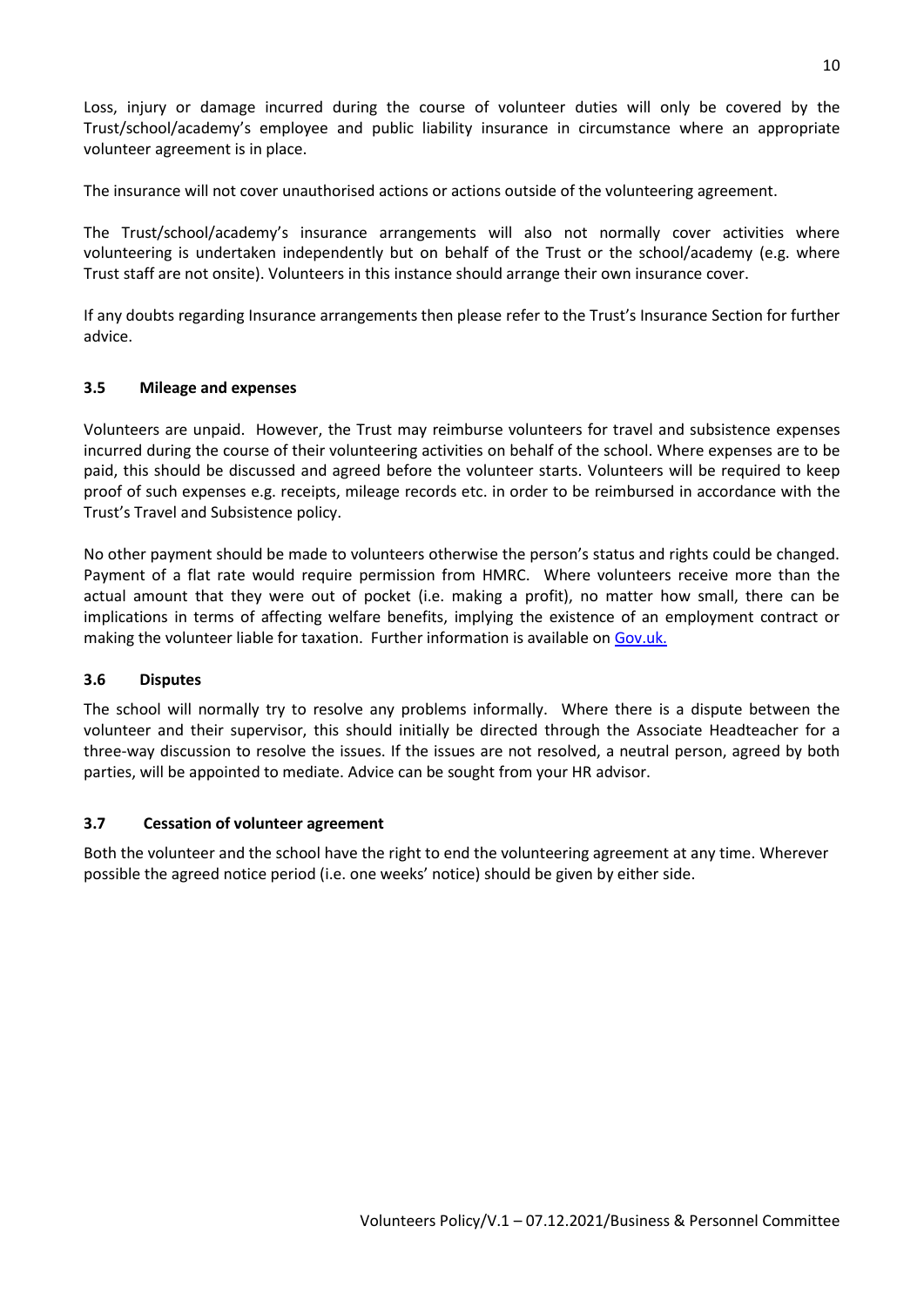## **Appendices**

Г

## **Appendix 1 – Example Induction Checklist**

## **Induction checklist for volunteers**

In order that the volunteer is inducted into the school, this checklist may be used by the Associate Headteacher/supervisor.

| Name:                                                       |        |        |  |
|-------------------------------------------------------------|--------|--------|--|
| <b>Role title:</b>                                          |        |        |  |
| <b>Work location:</b>                                       |        |        |  |
| <b>Supervisor:</b>                                          |        |        |  |
| <b>Volunteer's contact details:</b><br><b>Phone number:</b> | Phone: | Email: |  |
| <b>Emergency contact details:</b>                           |        |        |  |
| Date volunteer sessions<br>commenced:                       |        |        |  |
| Connection to the school (e.g.<br>parent/carer etc):        |        |        |  |

*NB: Draw up a local induction timetable for the volunteer involving members of the team, setting out topics, dates, times and duration of sessions. Copy of the timetable to be given to all those involved.*

|                |                                                                                                                                                                                                                                                                                                                            | <b>Date completed</b> |
|----------------|----------------------------------------------------------------------------------------------------------------------------------------------------------------------------------------------------------------------------------------------------------------------------------------------------------------------------|-----------------------|
| $\mathbf{1}$   | <b>INTRODUCTION</b>                                                                                                                                                                                                                                                                                                        |                       |
|                | Manager/supervisor/colleagues                                                                                                                                                                                                                                                                                              |                       |
| $\overline{2}$ | <b>TOUR OF SCHOOL</b>                                                                                                                                                                                                                                                                                                      |                       |
|                | Security/signing-in arrangements<br>Storage and security of personal belongings<br>Location of toilets, rest room/kitchen(s)/water/catering facilities<br>Location of fire exits, assembly points (ensuring that the individual is aware of the fire<br>evacuation procedures                                              |                       |
| 3              | <b>HEALTH AND SAFETY DETAILS</b>                                                                                                                                                                                                                                                                                           |                       |
|                | Fire wardens (show notice board where list is displayed)<br>$\bullet$<br>First aiders, location of first aid kits are located and how to report accidents<br>Risk assessor(s) and their location(s), and when/how risk assessments are<br>carried out<br>Health and safety officer(s) (refer to website where appropriate) |                       |
| 4              | <b>WORKING CONDITIONS</b>                                                                                                                                                                                                                                                                                                  |                       |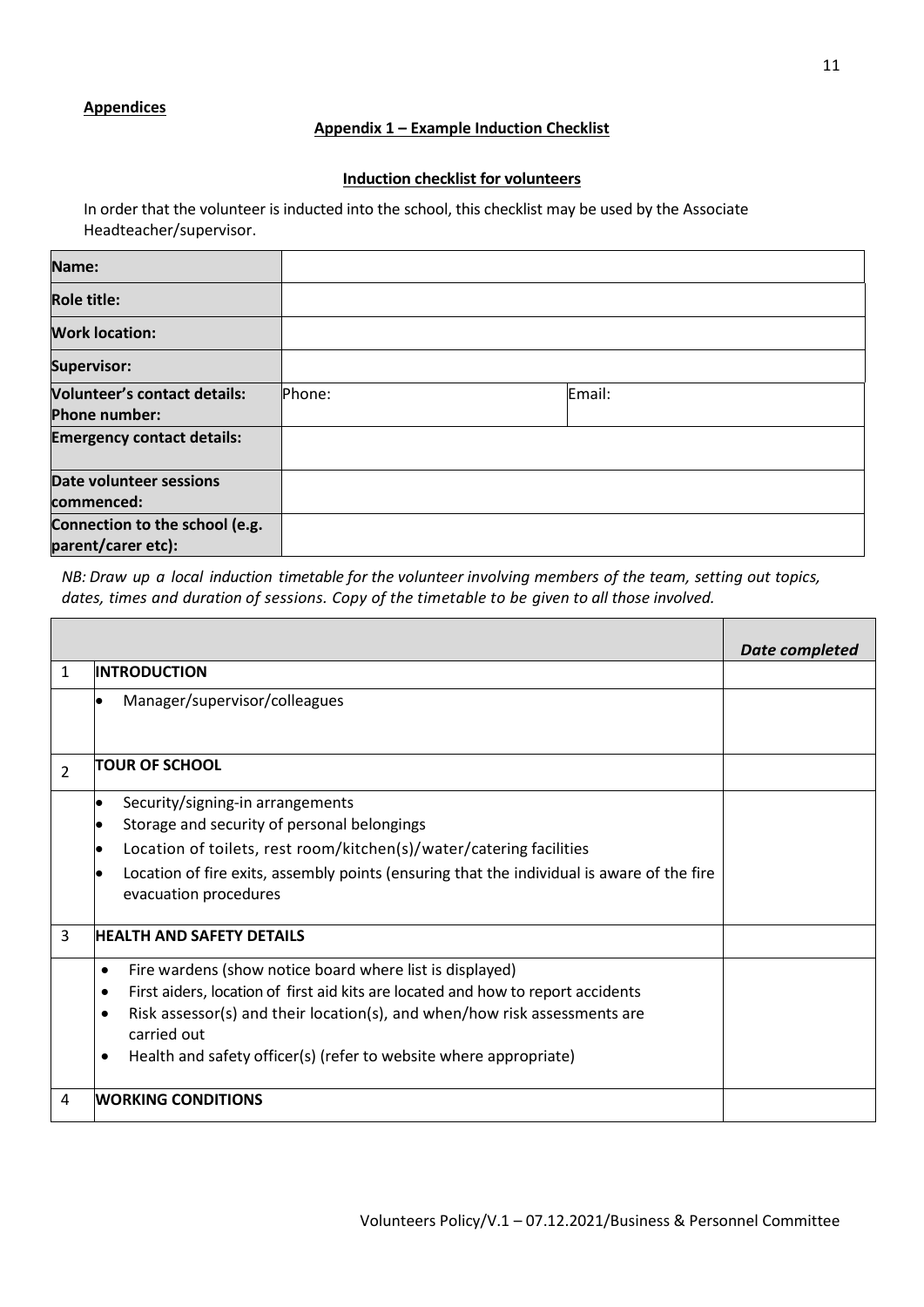|    | Children's Safeguarding and Adults Safeguarding - how to voice concerns<br>$\bullet$              |  |
|----|---------------------------------------------------------------------------------------------------|--|
|    | Job related risk assessments which should include reference to safe working                       |  |
|    | arrangements for minimising risks associated with lone working, emergency                         |  |
|    | evacuation, manual handling, school trips etc                                                     |  |
|    | Code of Conduct<br>$\bullet$                                                                      |  |
|    | Safeguarding Policy/managing allegations                                                          |  |
|    | Sickness absence reporting procedure                                                              |  |
|    | Lunch procedures/break times                                                                      |  |
|    | Dress code                                                                                        |  |
|    | No Smoking Policy                                                                                 |  |
|    | <b>Behaviour Policy</b>                                                                           |  |
|    | Use of e-mails, the intranet, internet and social media                                           |  |
|    | Use of personal mobile phones                                                                     |  |
|    | Handling and disposal of confidential information                                                 |  |
|    | How to complete expense claim forms and VAT receipts, log mileage (if applicable)                 |  |
| 5. | <b>TRAINING</b>                                                                                   |  |
|    | Identify and advise of any training and learning activities:                                      |  |
|    |                                                                                                   |  |
|    |                                                                                                   |  |
|    |                                                                                                   |  |
|    |                                                                                                   |  |
| 6. | <b>CHECKS AND VOLUNTEER AGREEMENT</b>                                                             |  |
|    | Ensure that volunteer has :                                                                       |  |
|    | Provided ID, as necessary                                                                         |  |
|    | DBS checked and references obtained (where applicable)                                            |  |
|    | If the volunteer is required to either drive a Trust vehicle or use a car as part of<br>$\bullet$ |  |
|    | their role, manager/volunteer coordinator needs to check:                                         |  |
|    | Driver's license<br>$\bullet$                                                                     |  |
|    | Insurance certificate (if required to drive own car ensure that                                   |  |
|    | they are covered for business use)<br>MOT certificate<br>$\bullet$                                |  |
|    | The volunteer agreement has been issued and signed by both<br>$\bullet$                           |  |
|    | parties                                                                                           |  |
| 7. | <b>REVIEW</b>                                                                                     |  |
|    | Outcomes/action points:                                                                           |  |
|    |                                                                                                   |  |
|    |                                                                                                   |  |
|    |                                                                                                   |  |
|    |                                                                                                   |  |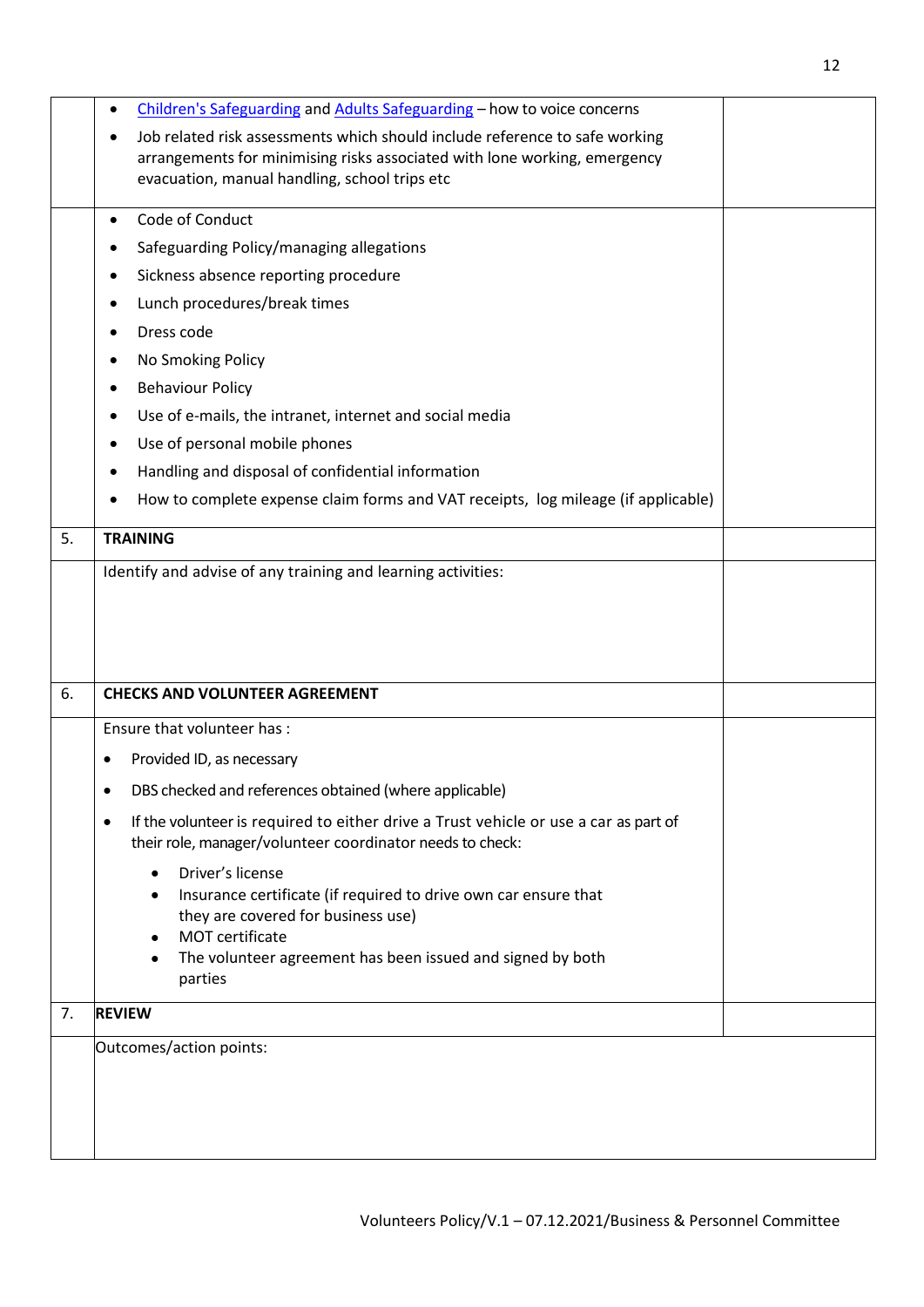|                                                                                | Signature: | Date: |
|--------------------------------------------------------------------------------|------------|-------|
| <b>INDUCTION COMPLETED</b><br><b>Volunteer's Name:</b><br>Line Manager's Name: | Signature: | Date: |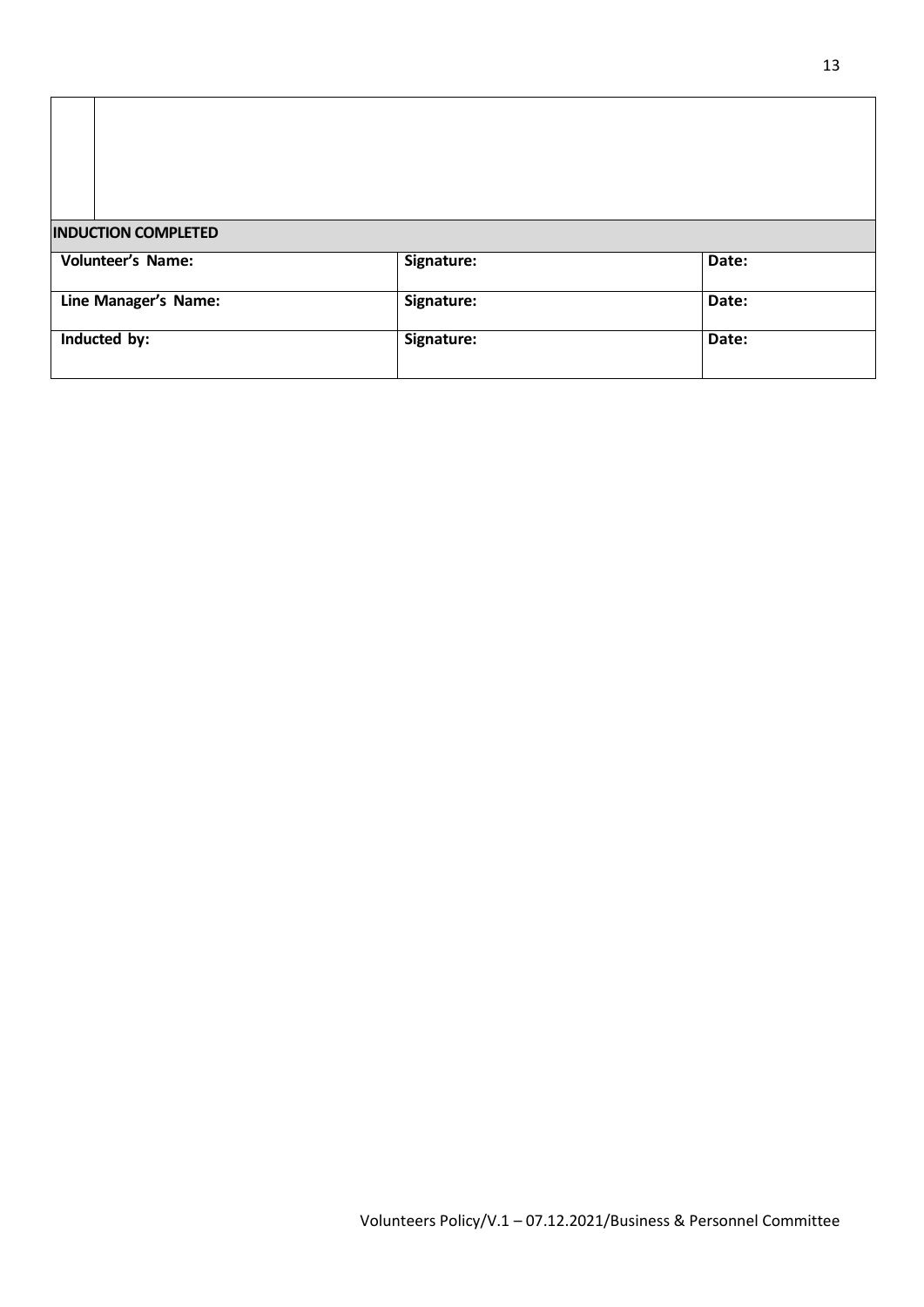# **Appendix 2 - Sample Volunteer Agreement**

Name of school/academy:

Name of volunteer:

Name of Associate Headteacher or supervisor:

# *This post as a volunteer is offered to you on the basis that you undergo a satisfactory DBS check and that satisfactory references are received [delete, if not applicable].*

As a volunteer within our school, where possible you will be expected to:

Volunteer during the days and times shown below:

| e.g. | Day: | Time: |
|------|------|-------|
|      | Day: | Time: |
|      | Day: | Time: |

- Undertake the specific duties outlined by the school;
- Inform the school office if you will be unable to attend or will be late for a session;
- Work within the policies and procedures of Solihull Trust and the school as detailed within your induction, including the Code of Conduct;
- Undertake the Basic Introduction to Child/Adult Safeguarding training and any other mandatory/specific training required by the service/team/project or role;
- Undertake additional training appropriate to the role where necessary;
- Provide at least one week's notice should you wish to cease the volunteering role; The volunteering is unpaid.

As a volunteer you can expect the school/academy to:

- $\bullet$  Provide you with an induction;
- Provide you with any necessary training and support to fulfil your role;
- Keep you fully informed of any developments or changes within the school which may affect the volunteering role;
- Notify you as soon as possible of any changes to the volunteering activity including where you are not required to attend a particular session;
- Provide regular supervision;
- Give written notice of a period of at least one week should they wish to terminate your volunteering role;
- Reimburse you for actual 'out of pocket' travel and subsistence expenses, where appropriate and in accordance with financial procedures;
- Provide you with a safe workplace and ensure you have a basic understanding of health and safety.

| Signed: | (Associate Headteacher) Date: |       |
|---------|-------------------------------|-------|
| Signed: | (Volunteer)                   | Date: |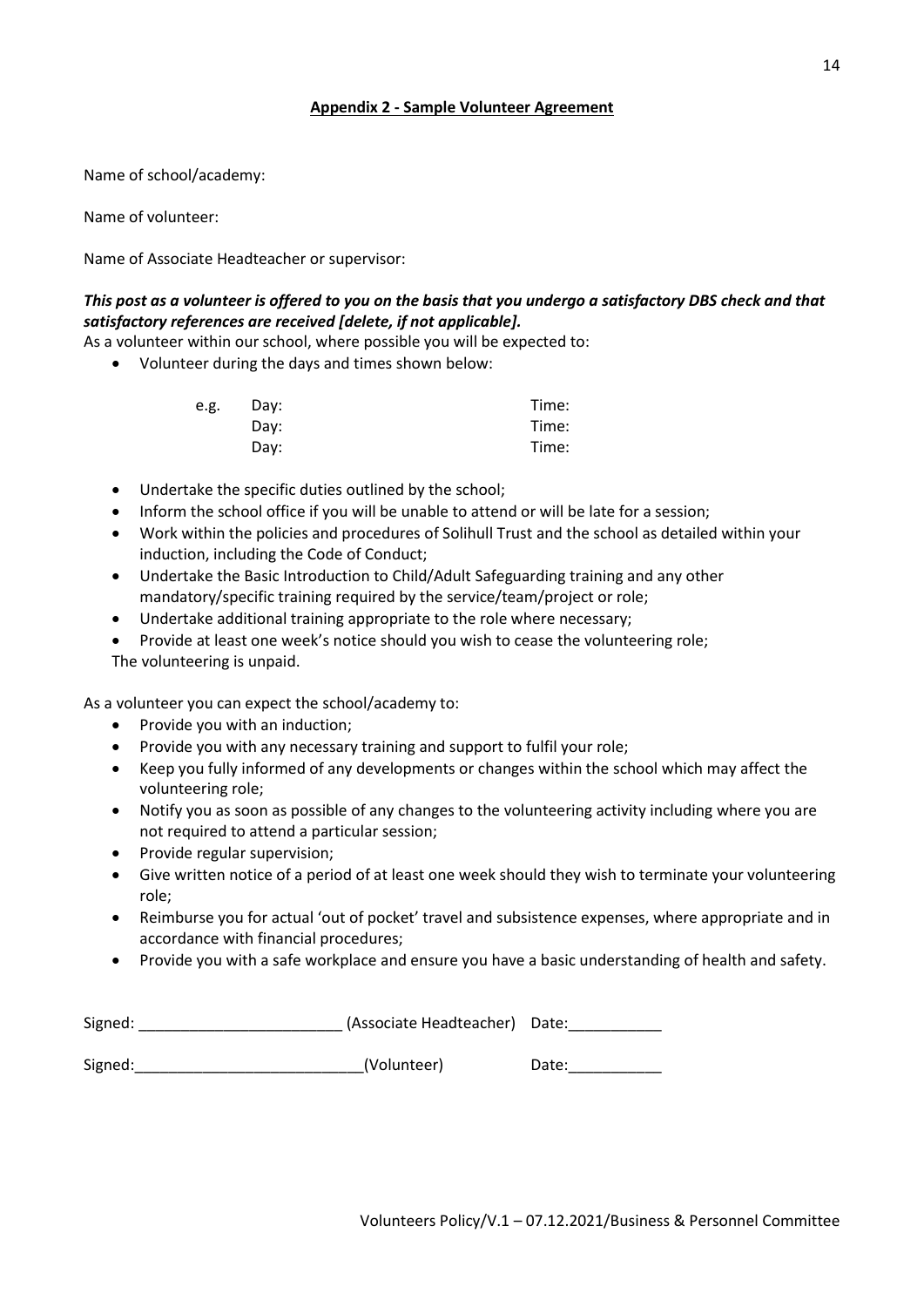# **DATA PROTECTION FAIR PROCESSING NOTICE**

Under data protection law, individuals have a right to be informed about how the school/academy uses any personal data that we hold about them. We comply with this right by providing 'fair processing notices' to individuals where we are processing their personal data.

This privacy notice explains how we collect, store and use personal data about individuals we engage to volunteer at our school/academy.

All information supplied on this form may be held and used as detailed:

## **The personal data we hold on you**

We process data relating to those we engage to volunteer at our school/academy. Personal data that we may collect, use, store and share (when appropriate) about you includes, but is not restricted to:

- Home address and contact details
- Emergency contact numbers
- Relationship to the school details
- Disclosure & Barring Service (DBS) check information

#### **Who is collecting the information and will hold it**

The school office collect the information from this form and create and maintain a file for each volunteer, which may be also be held on the school/academy's IT system (which includes email). The information contained in this file is kept secure in the school office and is only used for purposes directly relevant to your volunteering post.

Once your volunteering post with us has ended, we will delete the file and the information in it in accordance with our record retention guidelines.

#### **Why we are collecting the information and for what purpose it will be used**

The purpose of processing this data is to help us run the school/academy, including to:

- Facilitate safe recruitment, as part of our safeguarding obligations towards pupils
- Assess and confirm an individual's suitability to volunteer in our school/academy
- Allow better planning of lessons and schools trips/events
- Communicate with your next of kin in an emergency situation

#### **Third parties it may be shared with and why**

The school/academy will also collect personal data about you from third parties, such as information from criminal records checks. The school/academy will seek information from third parties only once a volunteer post offer has been made and will inform you that it is doing so.

Your information may also be shared with other Trust services and partner organisations to ensure our records are kept accurate. We may also need to share your information for the prevention and detection of fraud and/or other crimes or as the law requires. For further information about how we use your information please refer to the Trust's Privacy Statement on [www.solihull.gov.uk](http://www.solihull.gov.uk/) or contact recordsmanagement@solihull.gov.uk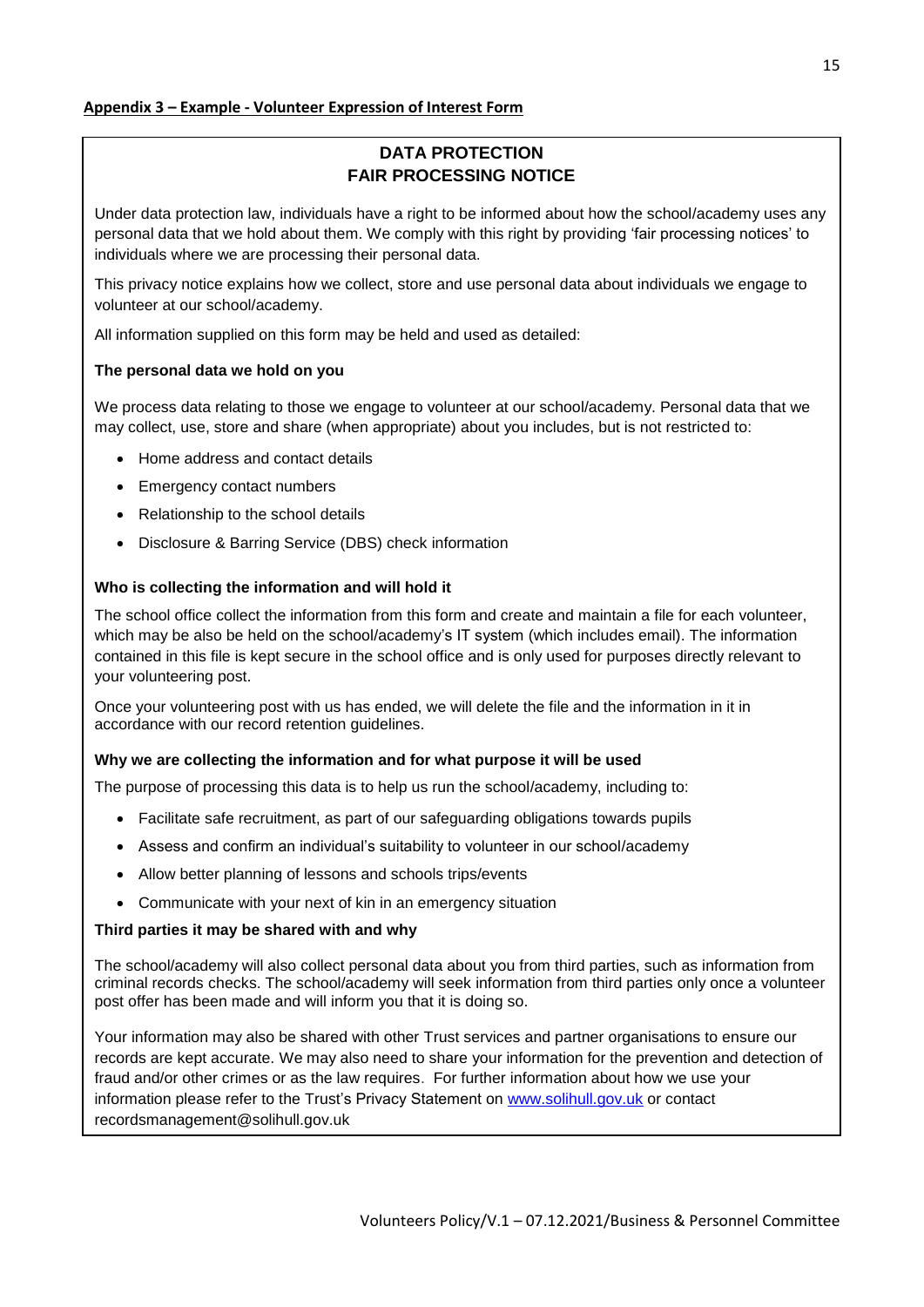# **VOLUNTEER EXPRESSION OF INTEREST FORM**

Thank you for indicating an interest in volunteering with our school/academy. If you would like further information or would like to meet with us for a chat about volunteering, please complete and return this form to the school office.

| First name         |  |
|--------------------|--|
| Surname            |  |
| Home address       |  |
|                    |  |
| Telephone (Home)   |  |
| Telephone (mobile) |  |
| Email address      |  |
| Emergency contact  |  |
| name and contact   |  |
| number             |  |
| Connection to the  |  |
| school (e.g.       |  |
| parent/carer)      |  |

Please tell us (in a few brief notes) why you would like to volunteer with us.

Which of the following volunteer roles are you interested in? [Insert relevant service/activity roles]

| Supporting within a department      | Library activity volunteer               |
|-------------------------------------|------------------------------------------|
| Supporting within the Learning Zone | Reading group volunteer                  |
| Working with groups of pupils to    | Assisting with school trips              |
| enhance their learning              |                                          |
| Reading with pupils                 | Supporting students with language skills |
| Other (please detail)               | PTA member                               |
|                                     |                                          |

Which days of the week/times can you volunteer?

Are there any particular age groups/classes you would like to work with?

Thank you for your interest, we will be in touch with you soon and look forward to meeting you.

\_\_\_\_\_\_\_\_\_\_\_\_\_\_\_\_\_\_\_\_\_\_\_\_\_\_\_\_\_\_\_\_\_\_\_\_\_\_\_\_\_\_\_\_\_\_\_\_\_\_\_\_\_\_\_\_\_\_\_\_\_\_\_\_\_\_\_\_\_\_\_\_\_

Please return this form to the school office.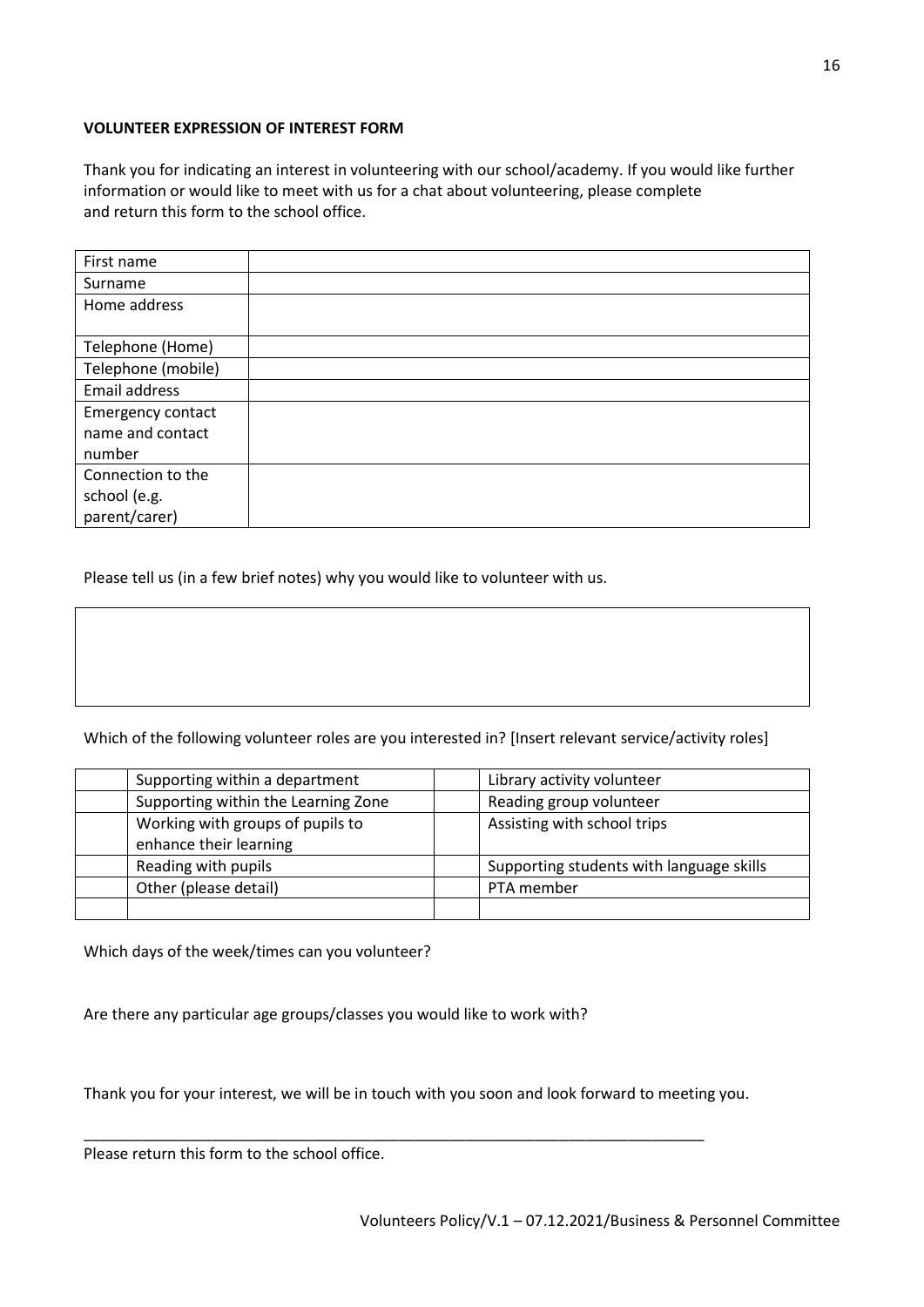#### **Appendix 4 – Example of Volunteer Job Description**

Arden Multi-Academy Trust volunteering



[*insert role*] volunteer

**Purpose**

**Duties/what's involved?**

**Skills and experience required**

**Special conditions (e.g. DBS check is required)**

**All volunteers undertaking regulated activity in schools are required to be DBS checked.**

**What's in it for me?**

#### **Training and support**

All volunteers undertake a welcome and induction session. Support and training is provided, relevant to the volunteer role.

#### **Time commitment**

To be able to commit to regular sessions, as agreed with the line manager /Associate Headteacher.

# **Location and supervision**

Location – [insert] Supervision – [insert]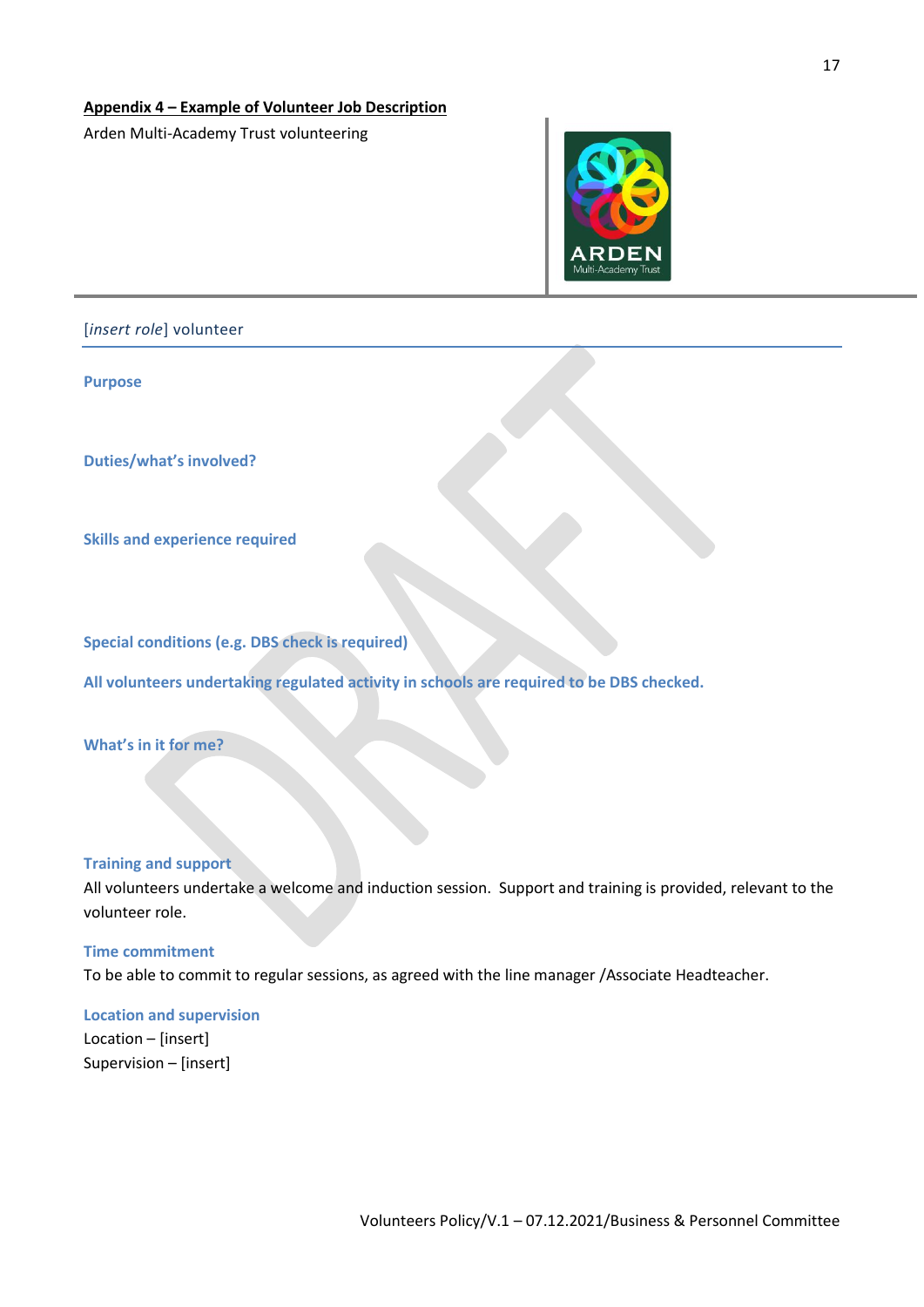# **Appendix 5**

# **Offsite Visits Volunteer Agreement**

School trips are an integral part of learning at our school/academy and afford many pupils opportunities which are outside their usual experiences. We are pleased that you have come forward as a volunteer helper; you will have an important role to play in the success and safety of this school trip.

Please read and return this appendix, and sign and return the volunteer's slip.

This is part of our school/academy's risk assessment planning and safeguarding arrangements.

# **Role of the volunteer helper**

- To be responsible and look after, in equal measure, all of the pupils in your group under the instruction of the leader of the school trip
- To stay with your allocated group of pupils, ensuring that their wellbeing and safety is maintained for the total duration of the school trip
- To promote polite, respectful and courteous behaviour towards each other and members of the general public. We all go as ambassadors of our school!
- To ensure that your group keep up with the body of the school visit party, be it walking, entering or exiting from transportation or following speakers for the trip
- To contact your child's class teacher/member of staff if there are issues with first aid, safety and/or behaviour

## **Working alongside school staff**

School staff expect volunteer helpers to:

- Comply with all of the above whilst being under the direct supervision of school staff;
- Show a commitment to their group, an interest in the focus of the visit and assist pupils in their learning by helping them to read signs/labels/information, asking questions that encourage pupils to think about the task and help to explain the areas of interest;
- Follow guidance from the school staff.

# **What is not permitted**

- Volunteer helpers are not allowed to bring additional children e.g. siblings or children in the care of the volunteer on the school trip.
- Volunteer helpers are not allowed to smoke, drink alcohol or engage in any illegal practices whilst undertaking their volunteer duties.
- Volunteer helpers are not permitted to take photographs of pupils.
- Volunteer helpers are not allowed to give/buy their group treats e.g. ice creams, biscuits, sweets before, during or after the school trip.